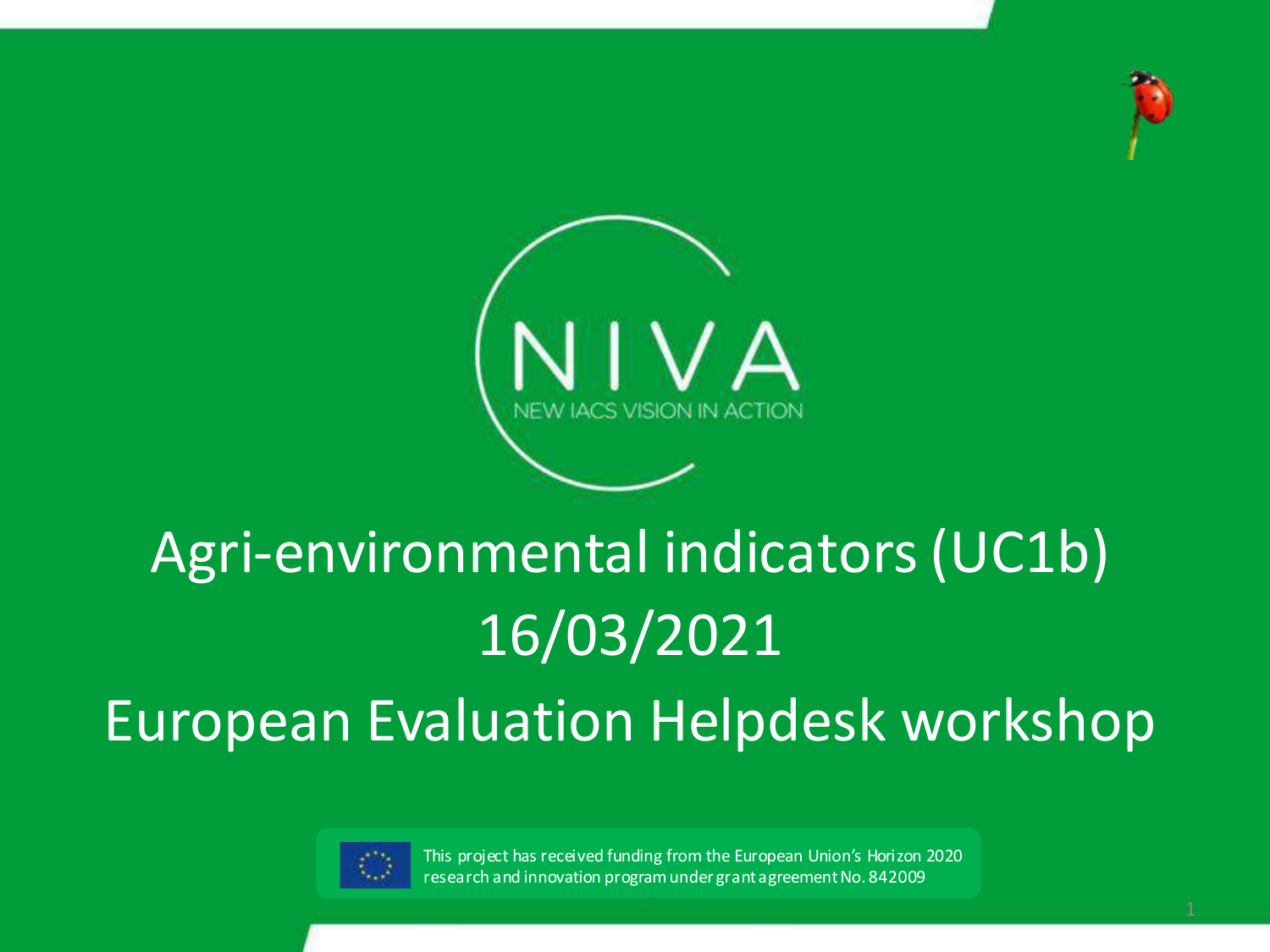# Objectives and principles

- To propose indicators in order to measure the impact of agricultural practices on environment
	- Based on published scientific methods & former EU projects (DiverImpact, Sensagri, Farmland)
	- Based on data widely available in Europe **: IACS data sharing policy (Inspire) and free access to Sentinel images (Copernicus service)**
	- Based on Sen4Cap software standards

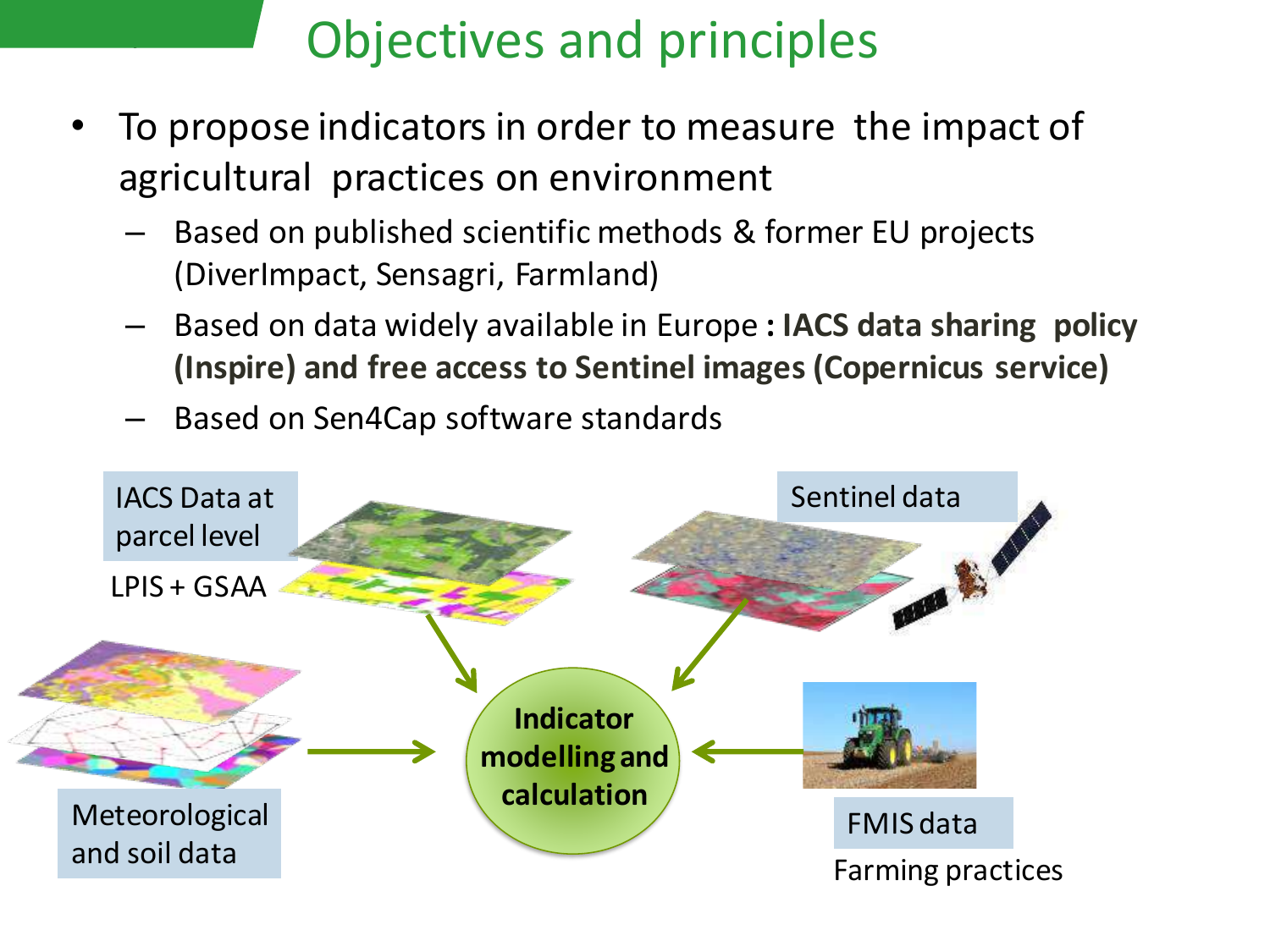# Multi actor approach

# **INRAE-CESBIO ASP**

Scientific and agronomic approaches - EO expertise

GIS/mapping expertise Software development

**IGN**

#### **Chambers** Testing Paying Agencies of agriculture **3** meetings

Access to FMIS data, farmer consent, promotion of indicators

> National Biodiversity Agency **2** meetings

Indicator promotion and dissemination

**User Case 1b**

EEB and NGO **1** meeting

Social expectation and CAP impact



FR ministries Agri and Env **2** meetings

> Policy making and assessment

DG Agri, Env, Clima **1** meeting

> EU objectives and CAP monitoring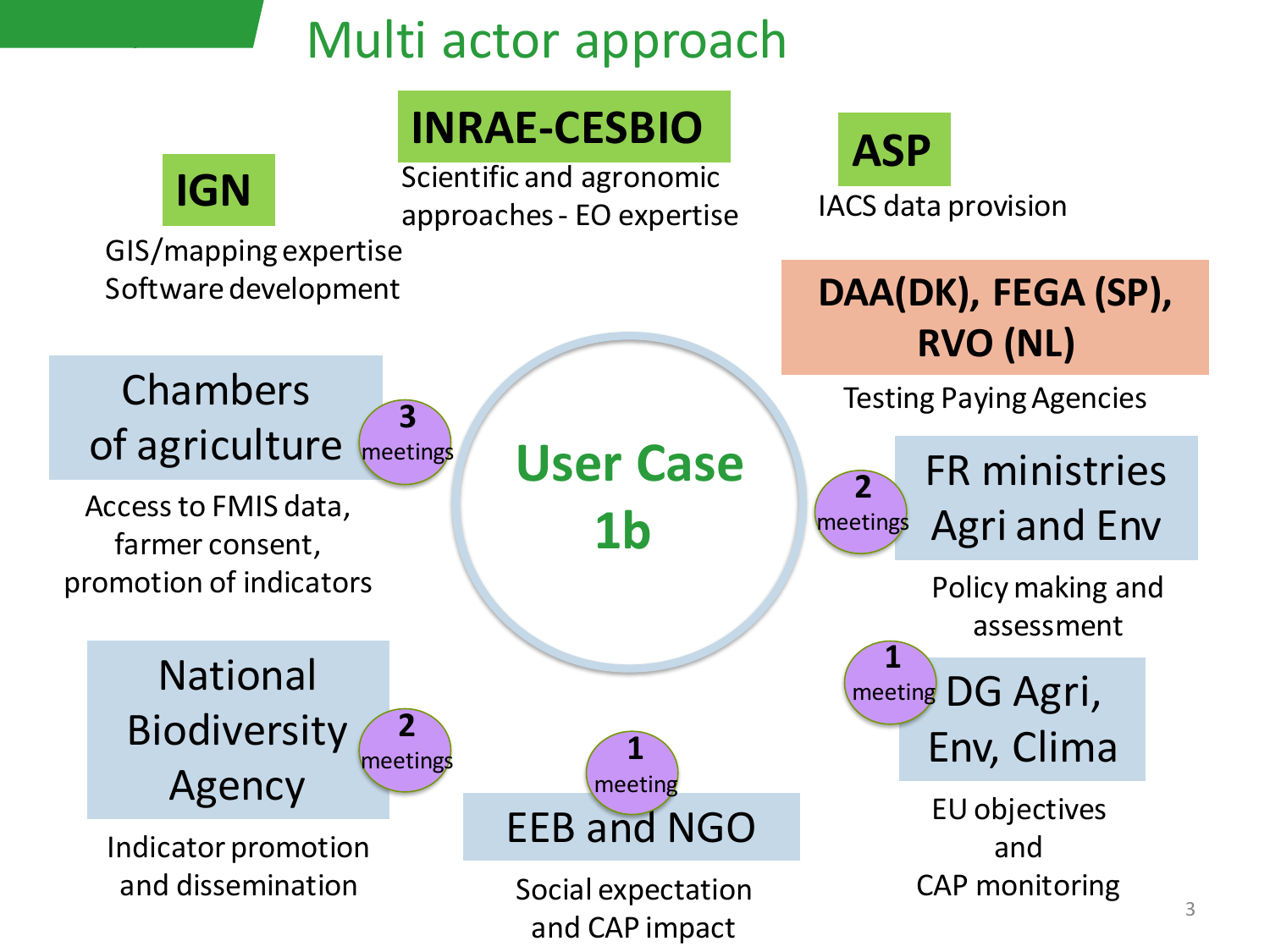# Selection of indicators to be processed

- ➢ **Discussion with key stakeholder (European Commission) based on a preliminary selection of 13 candidate indicators**
- **INCREASE** REBALANCE POWER IN FOOD CHAIN **COMPETITIVENESS** ➢ **Selection of 3 indicators** CLIMATE CHANGE **ACTION** – **Carbon storage => climate change** ENVIRONMENTAL CARE – **Nitrate Lixiviation => water quality** – **Biodiversity** ANDSCAPES **IBRANT GENERATIO**
- ➢ **Indicators may be computed at various TIERs,**
	- **TIER 1 : easily feasible but less accurate**
	- **TIER 2 : betterresult but more difficulties to get**
	- **TIER 3 : best results, less operational**

Empirical approaches

Modelling approach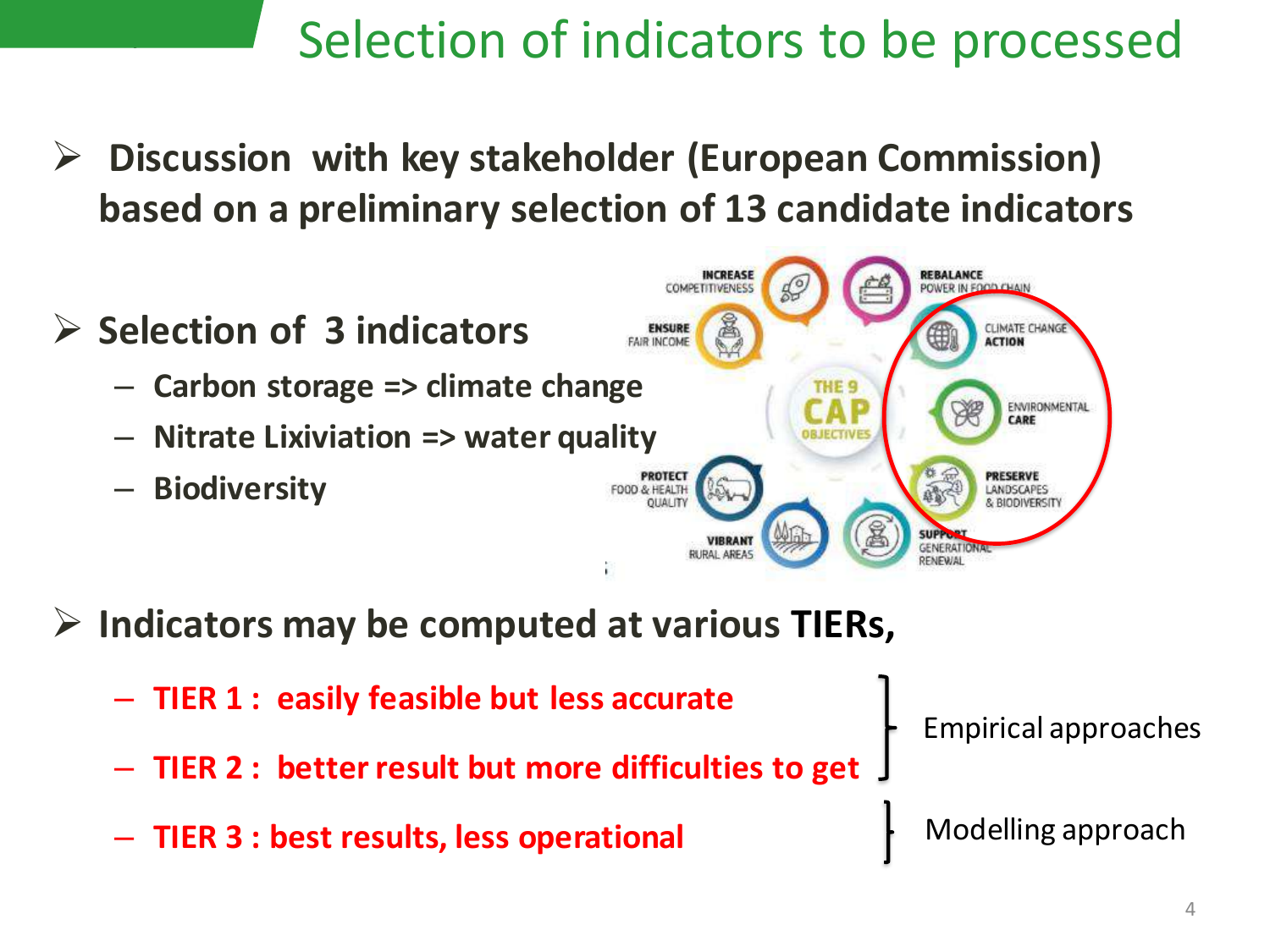# Carbon indicators

#### **Level of readiness**

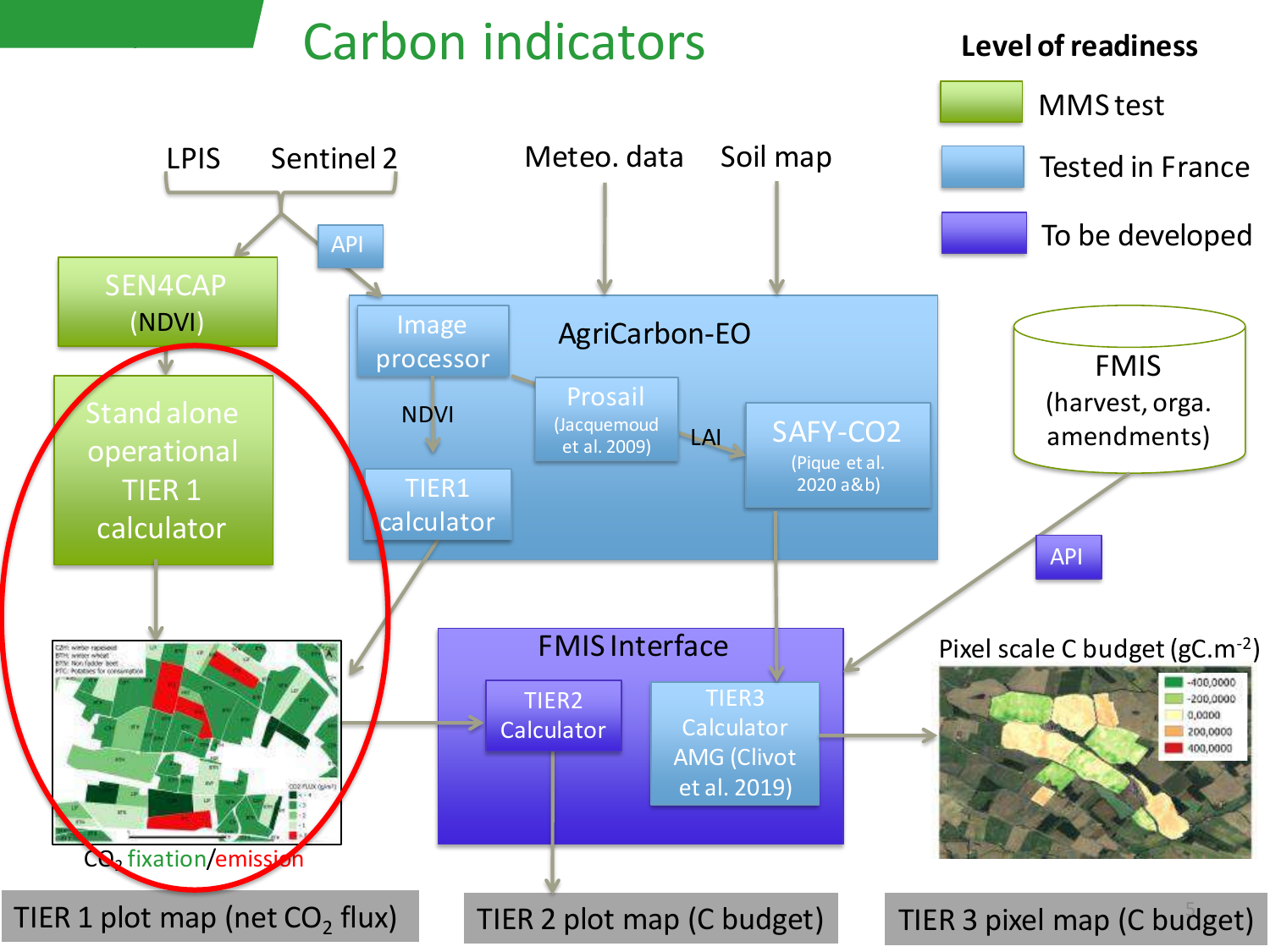# Carbon indicator Tier 1 : principle

- Objective: estimate empirically the net annual  $CO_2$  flux at parcel level
	- $-$  The net annual CO<sub>2</sub> flux is related to number of days of vegetation
	- Method valid only on arable land for 13 family crops

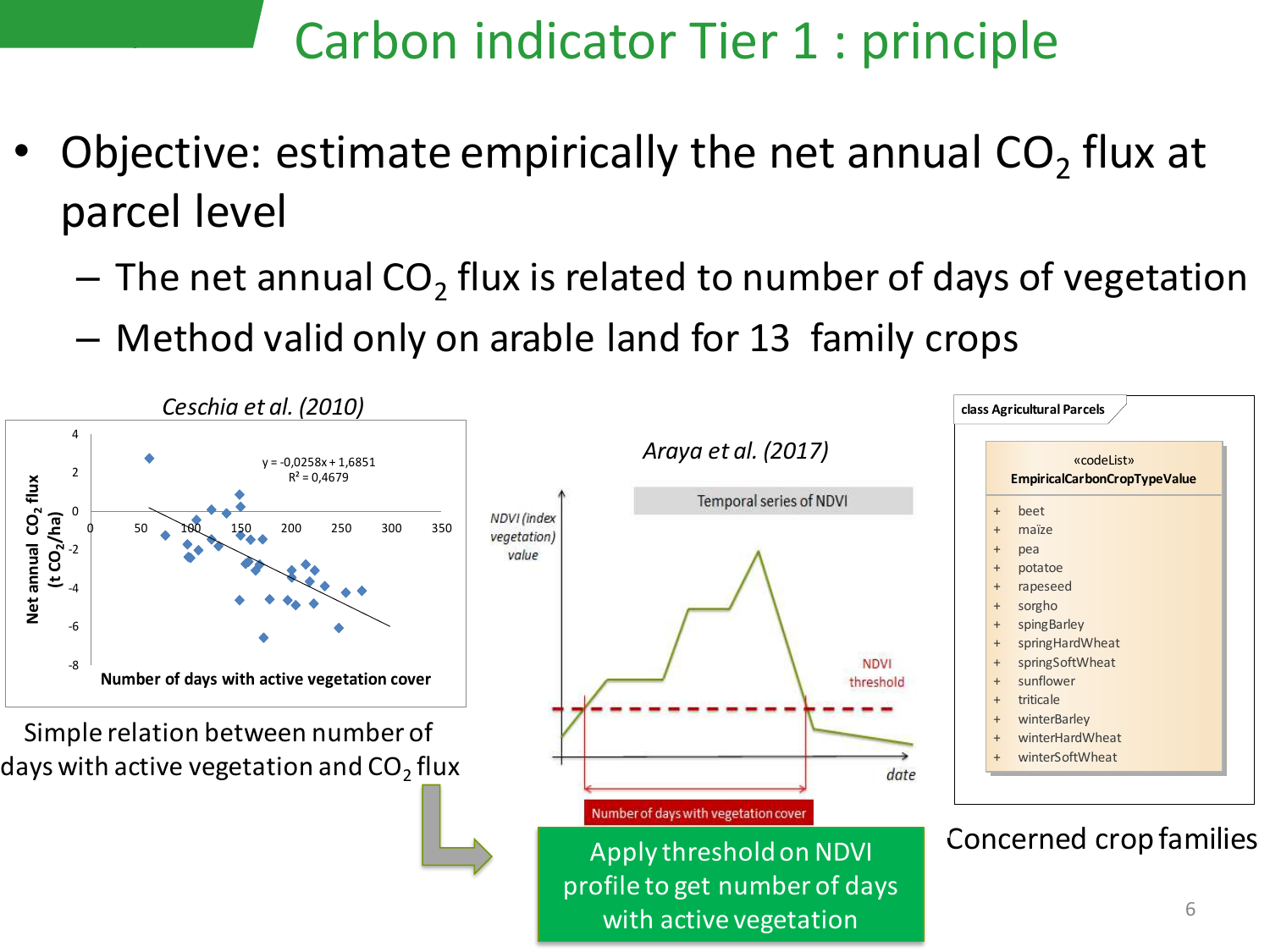### Run of the carbon Tier1 calculator

- **Install open library and open software (Python) with a command line**
- **Executable files (Windows and Linux) to run the tool and fill out boxes**
- **Very simple to use**

| H                                                                                   | UC1b: Computer of carbon indicator Tier 1 |              | $\Box$                                  | ×                                      |
|-------------------------------------------------------------------------------------|-------------------------------------------|--------------|-----------------------------------------|----------------------------------------|
| 1. Enter NDVI temporal series file :<br>Select the File: D:/NIVA/WP2/UC1b-Ai Browse |                                           |              | 4. Process:<br>CSV: OK<br>Threshold: OK | Computation of<br>$CO2$ flux at parcel |
| 2. Enter threshold:<br>Threshold: 0.3<br>Submit                                     |                                           |              | Period: OK<br><b>PROCESS</b>            | level                                  |
|                                                                                     | 3. Enter indicator computation period :   |              |                                         |                                        |
| Period start:                                                                       | 15/09/18                                  | $\checkmark$ |                                         |                                        |
| Period end:                                                                         | 15/11/19                                  | ×.           |                                         |                                        |
|                                                                                     |                                           | Submit       | <b>EXIT</b>                             |                                        |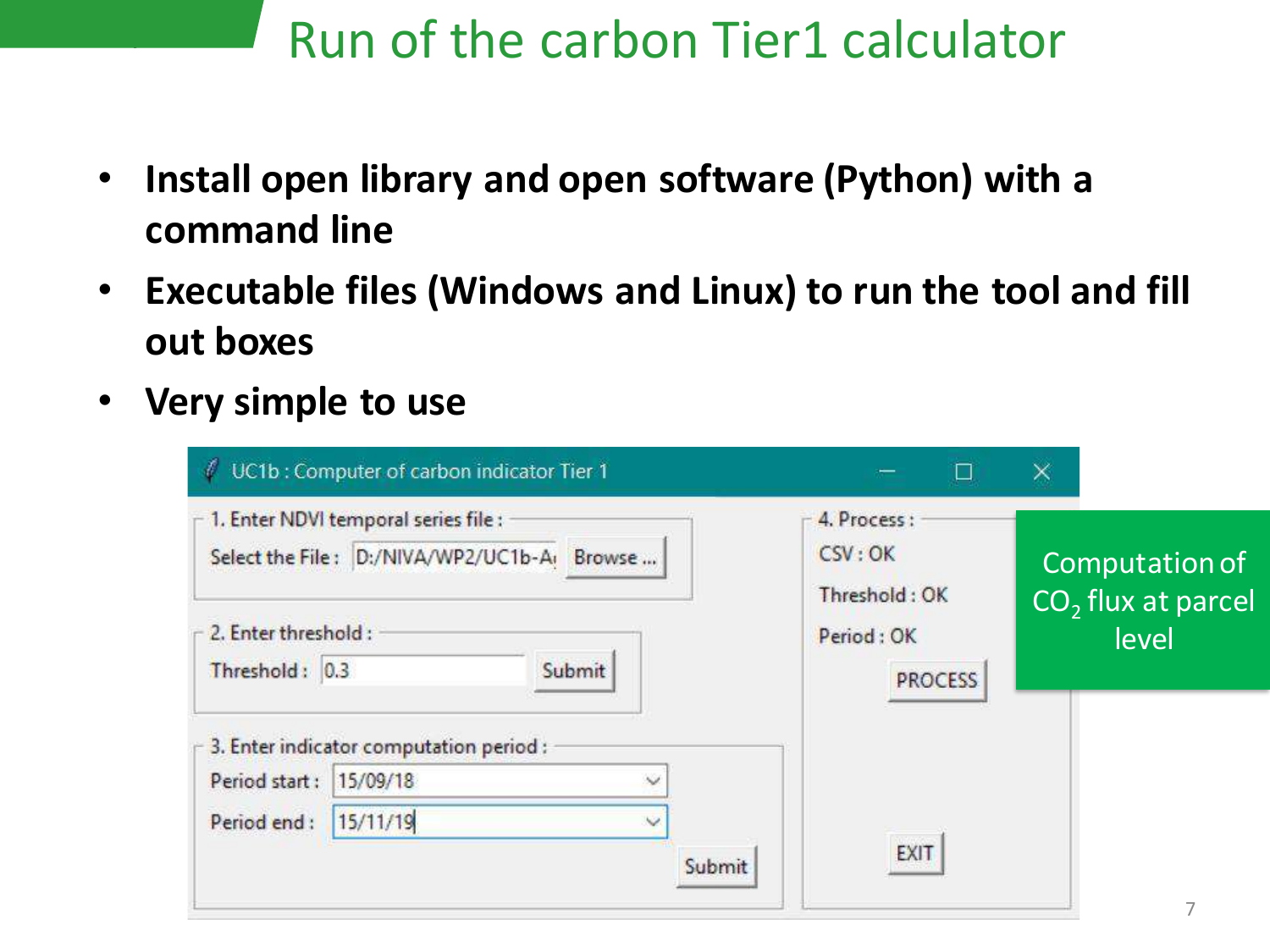#### Involved countries across EU MMS test

- **France**
- Spain
- **Netherlands**
- **Denmark**

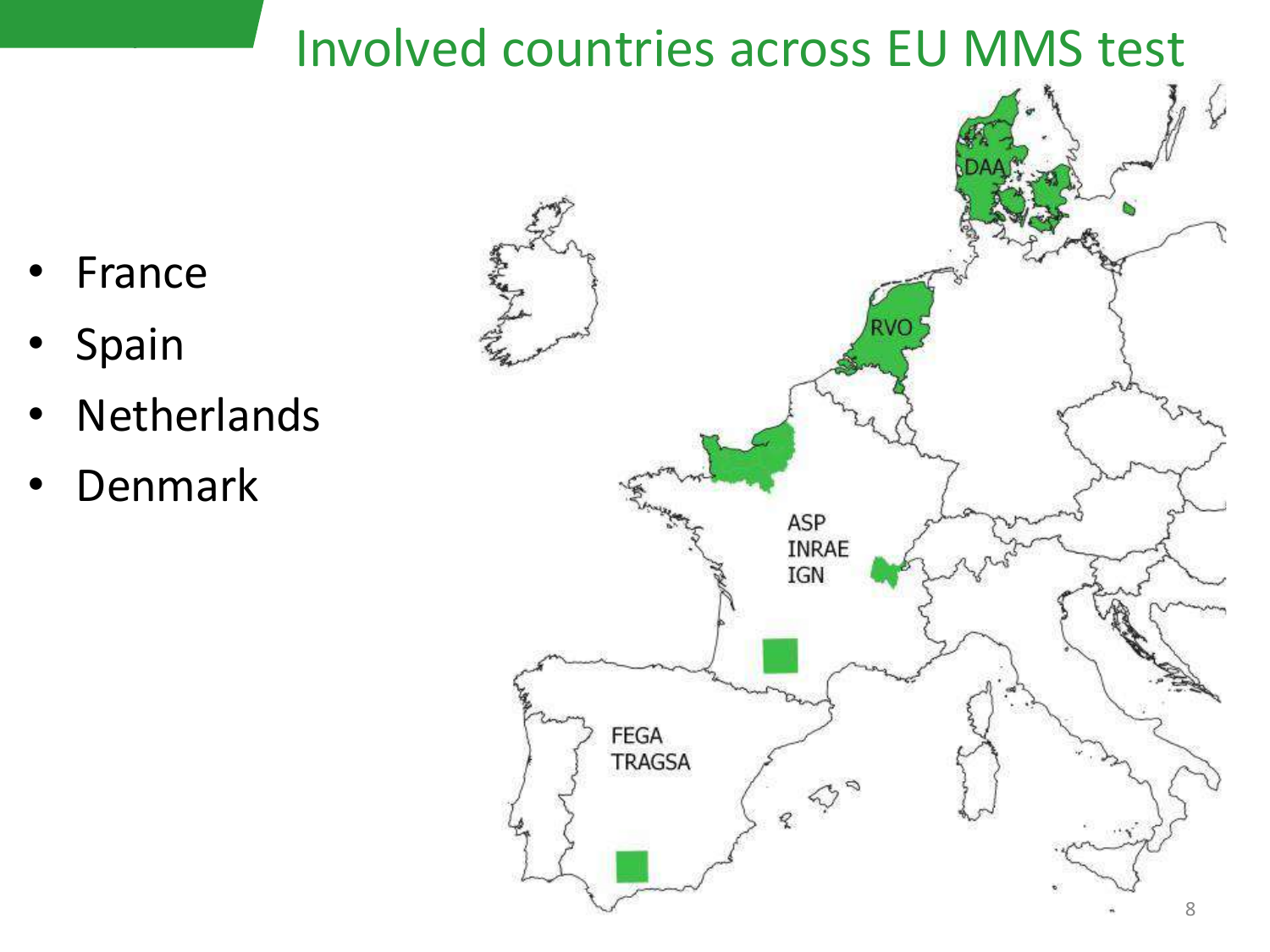# Carbon Tier 1 : Testing results

#### Spain (Seville)

### France (Ain)

<u>ज</u>

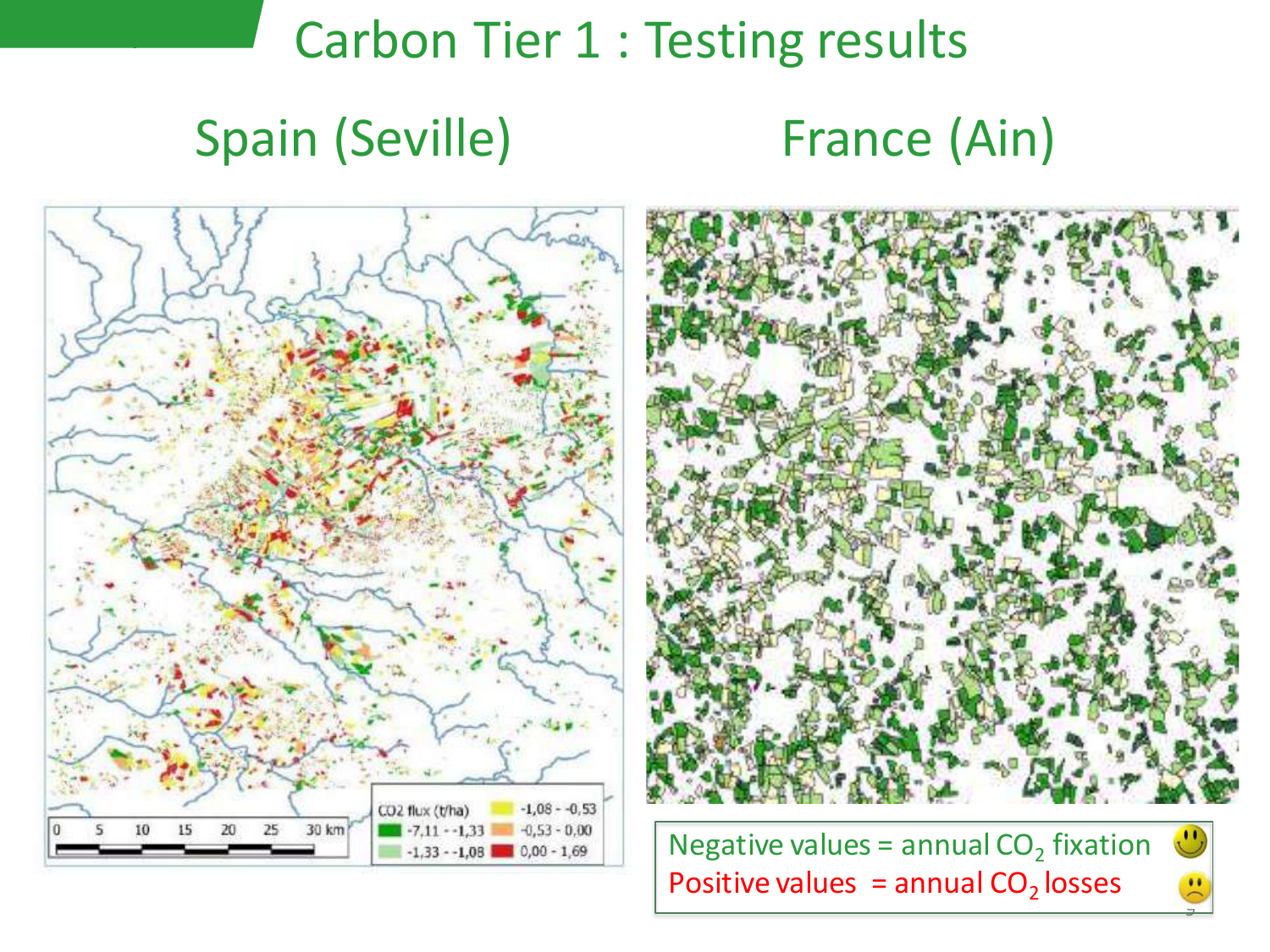# Tier 1 : Spanish Test results



\* IQR for interquartile range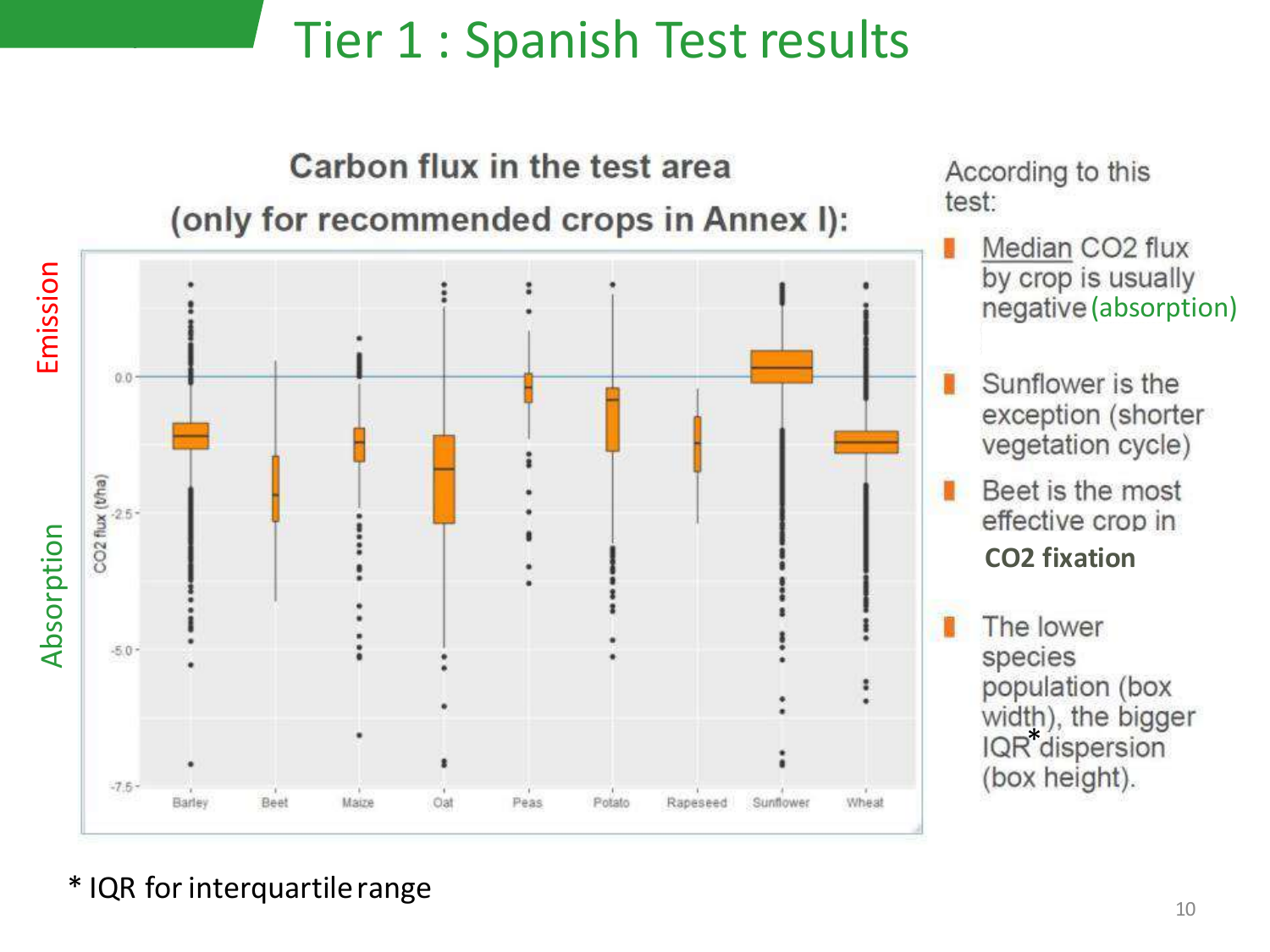#### Tier 1 : Ain Department test results



Winter crops (long veget. cycles) are fixing more CO<sub>2</sub> than summer crops (as exp<u>e</u>cted) More  $CO<sub>2</sub>$  absorption in Ain Compared to Spain (fluxes are more negative)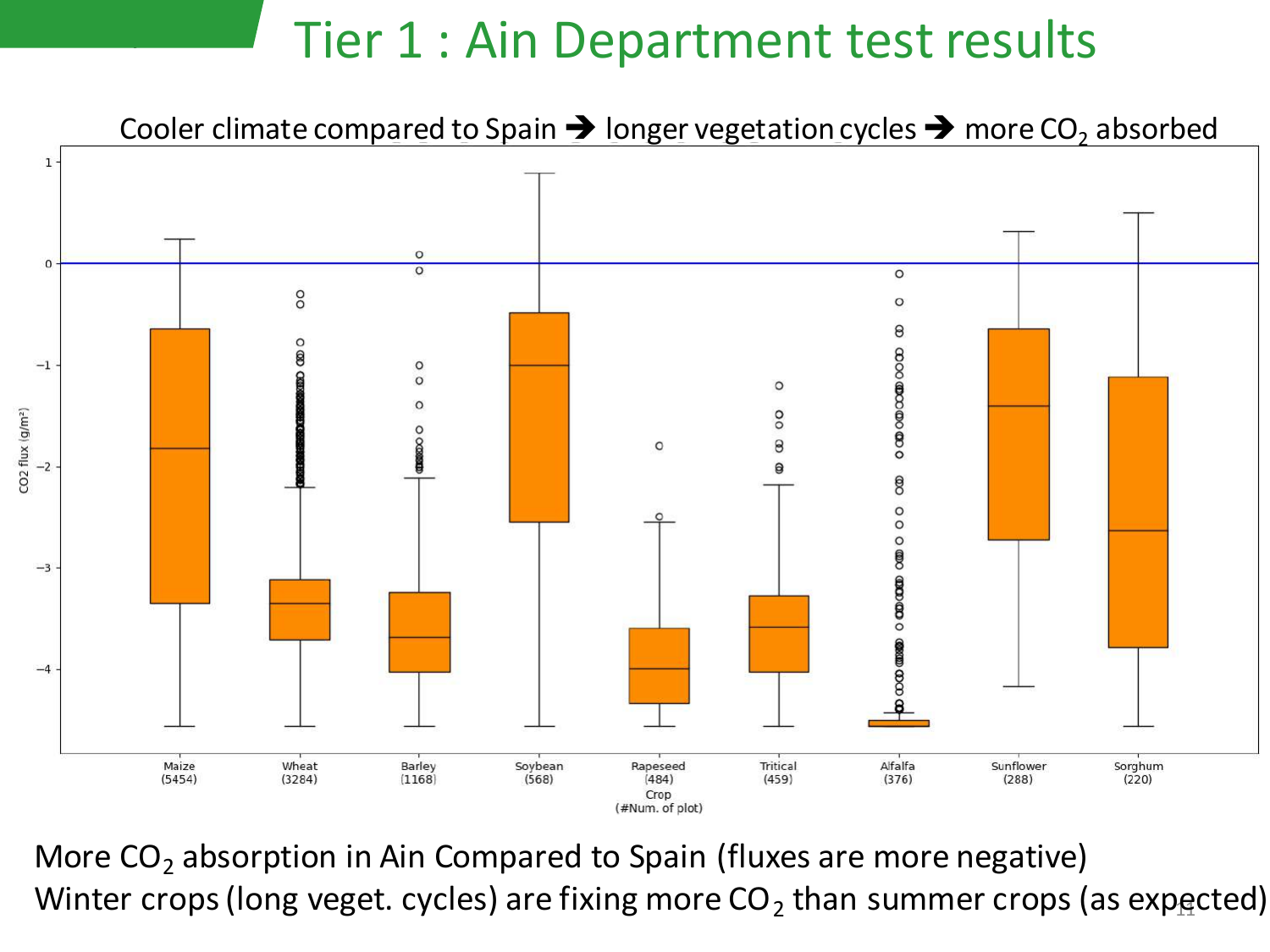# Progress concerning the other indicators

 $\triangleright$  Risk of Nitrate leaching (to be coded soon in AgriCarbon-EO)  $\rightarrow$  plot scale

- TIER1 :



- TIER2 : same as TIER1 + climatic data + catch crop type (FMIS)
- ➢ Biodiversity indicator(to be tested soon in France)➔ Landscape

**TIER 1**: proportion of SNH **TIER 2**: proportion + type of SNH

**TIER3:** 



*Crop diversity, field size Artificial surfaces*



*SNH* (FMIS) *Woods, hedges, grassland, ponds Crop diversity, field size Artificial surfaces*

Same as TIER 2 + data on pesticides intensity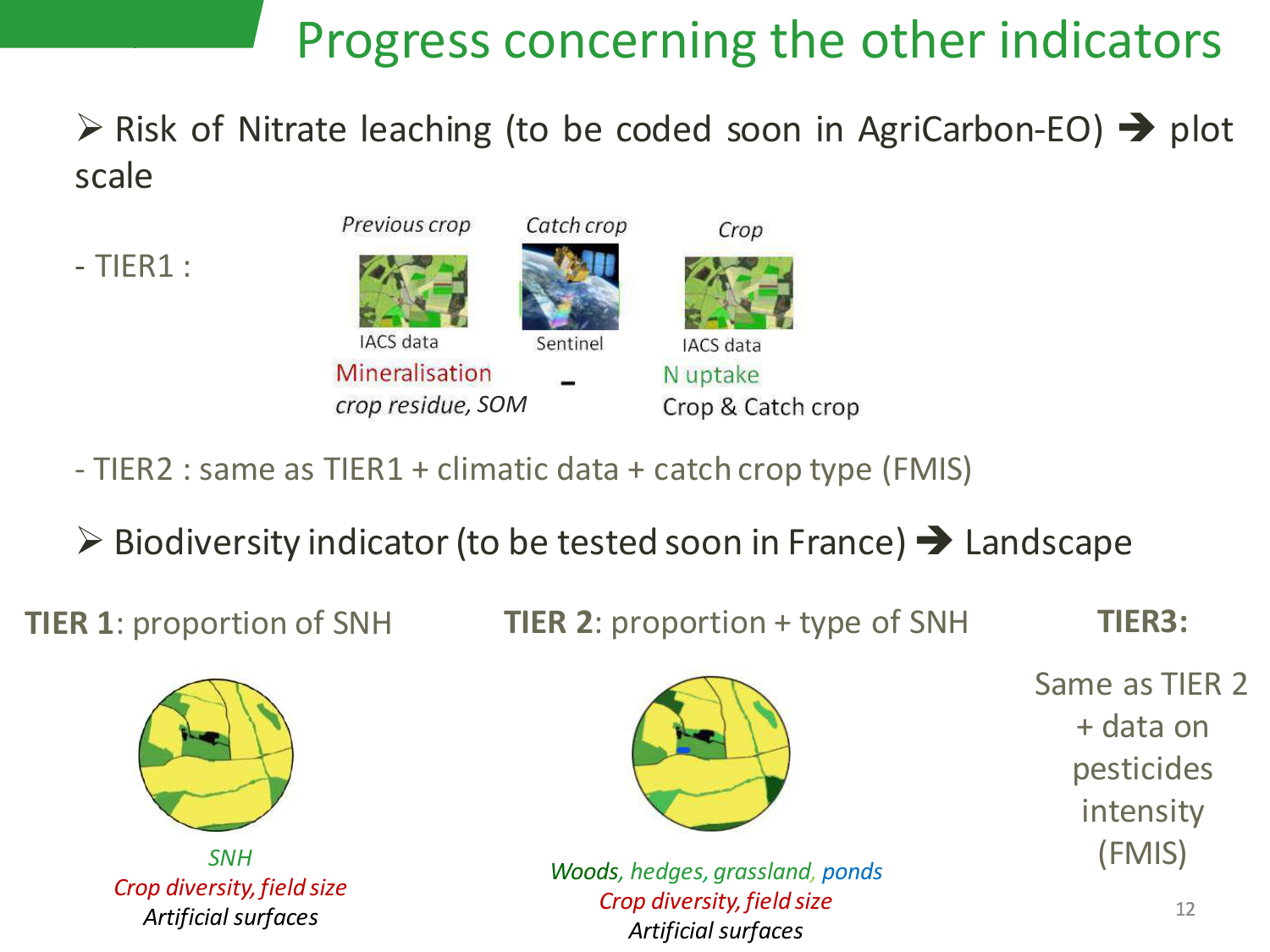# **Conclusions**

➢ 3 indicators (Carbon, Nitrate and Biodiversity) addressing 3 categories of environmental issues/ecosystem services implemented operationally at pixel plot/landscape levels

➢ They are based on Sen4Cap standards and developed in open source for the 3 Tiers

 $\triangleright$  TIER 1 could easily be implemented everywhere thanks to the IACS data (IACS data sharing policy) + the Sentinel data (free Copernicus service)

➢Carbon TIER 1 is available on the Github and was successfully tested in FR, SP, DK and NL.

➢ Other tiers are under development and will be available soon. TIERs 2 and 3 will offer higher levels of accuracy/reliability but requires additional data (FMIS or other pedoclimatic data)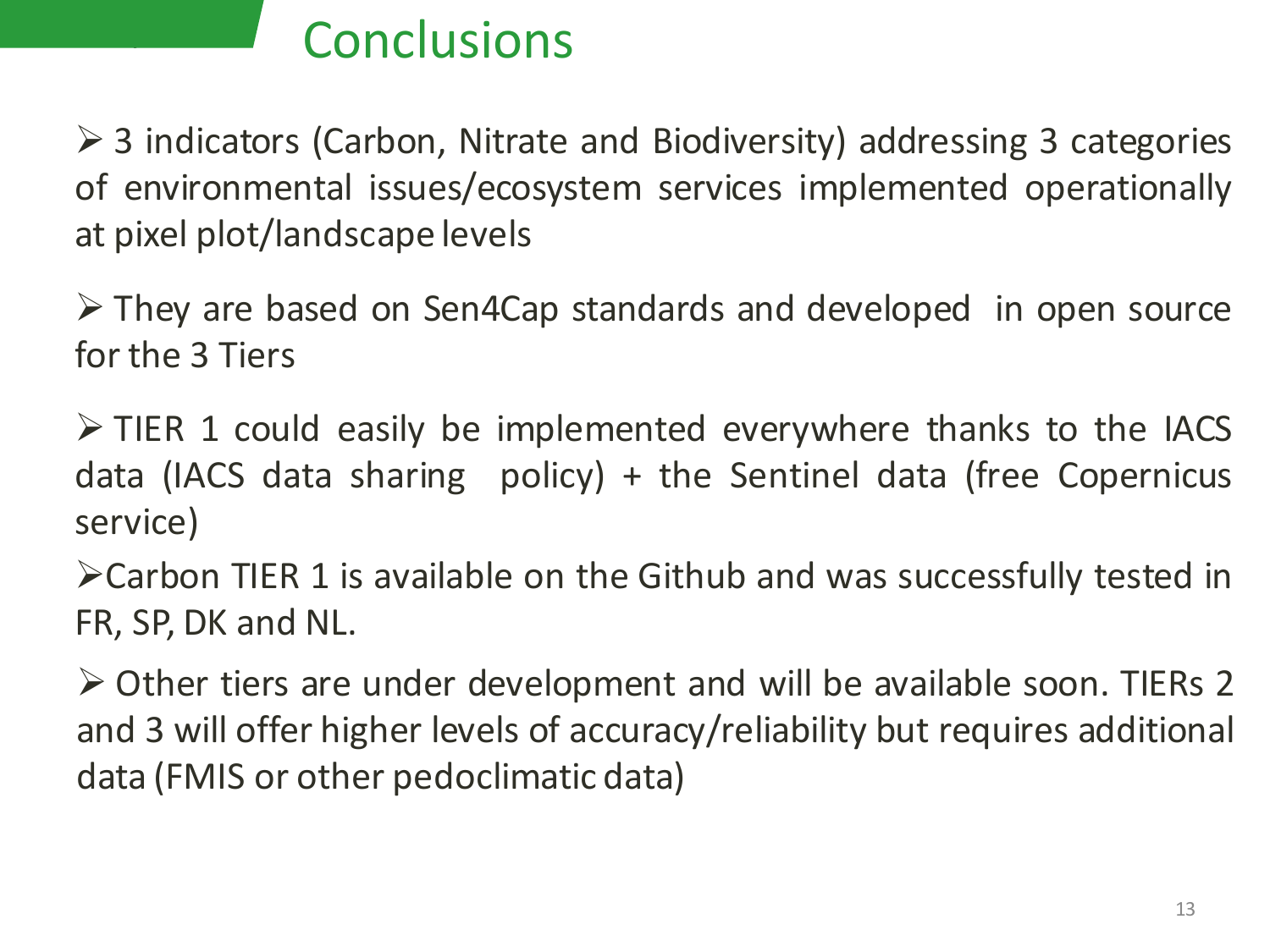# Key lessons learnt from the experience of NIVA in France

➢ While Paying Agencies are used to be independent one to each other with many different IACS systems across EU, NIVA project fosters a new collaborative approach.

➢ EU Data sharing Policy and Copernicus strategy (that allow free access to key data for environment and climate issues) incentivise the multi actor approach.

➢ Agri-environment indicator approach is consistent with the New Delivery Model of the CAP post 2020 period based on the "Performance assessment".

➢ Multi tier strategy offers a realistic perspective for a EU wide implementation (with Tier 1) along with later improvements (Tiers 2 & 3).

14 ➢ Access to FMIS data (data exchange with farmer) will be probably the main issue as regards the further improvement steps of indicator accuracy.